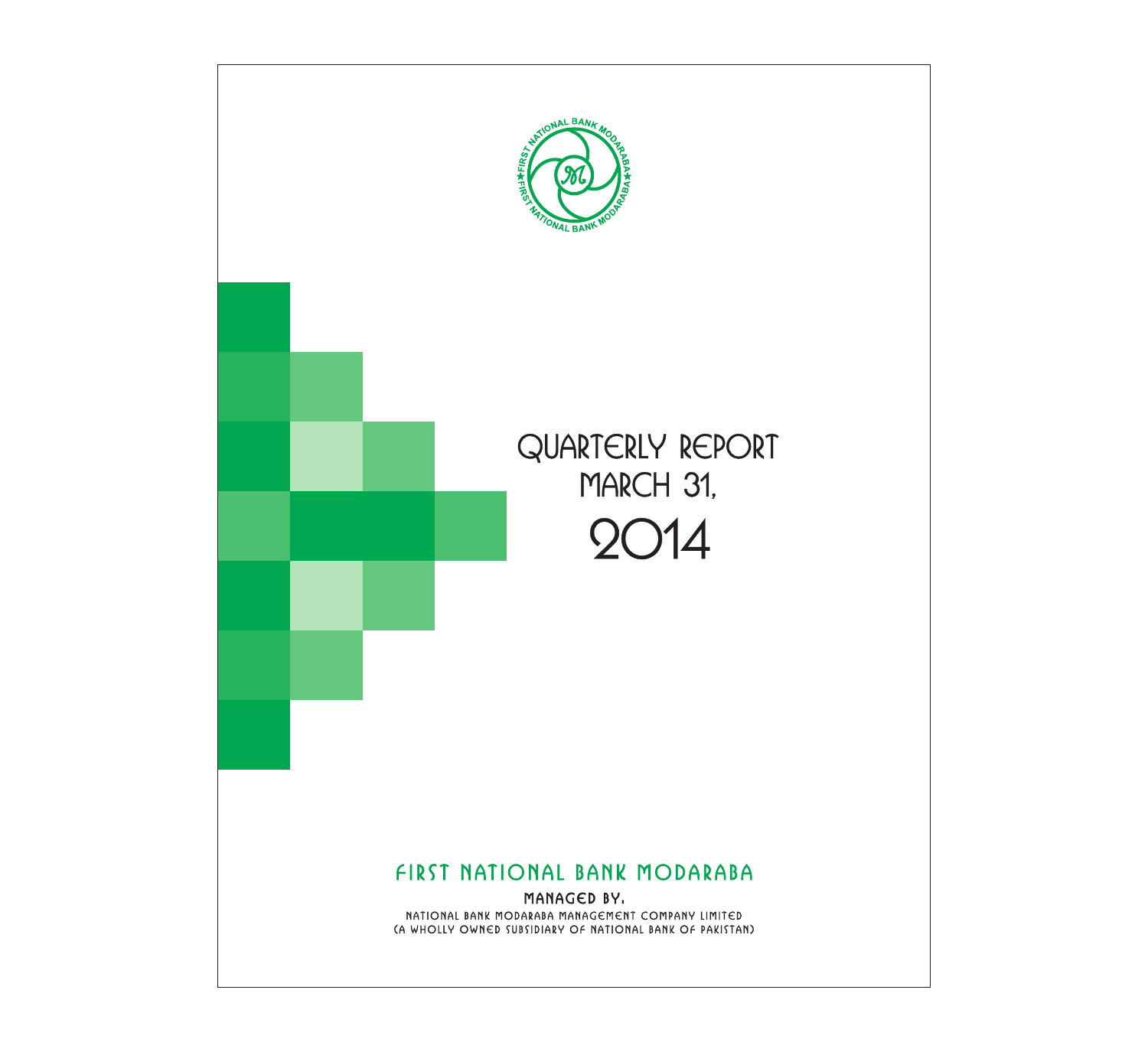First National Bank Modaraba

*Interim Financial Statements For the Quarter Ended March 31, 2014*

# CONTENTS

| Corporate Information                                         |          |
|---------------------------------------------------------------|----------|
| Director' Report                                              | 3        |
| Condensed Interim Balance Sheet                               | 4        |
| Condensed Interim Profit and Loss Account                     | 5        |
| Condensed Interim Statement of Comprehensive Income           | 6        |
| Condensed Interim Cash Flow Statement                         | 7        |
| Condensed Interim Statement of Changes in Equity              | 8        |
| Notes to the Condensed Interim Unaudited Financial Statements | $9 - 17$ |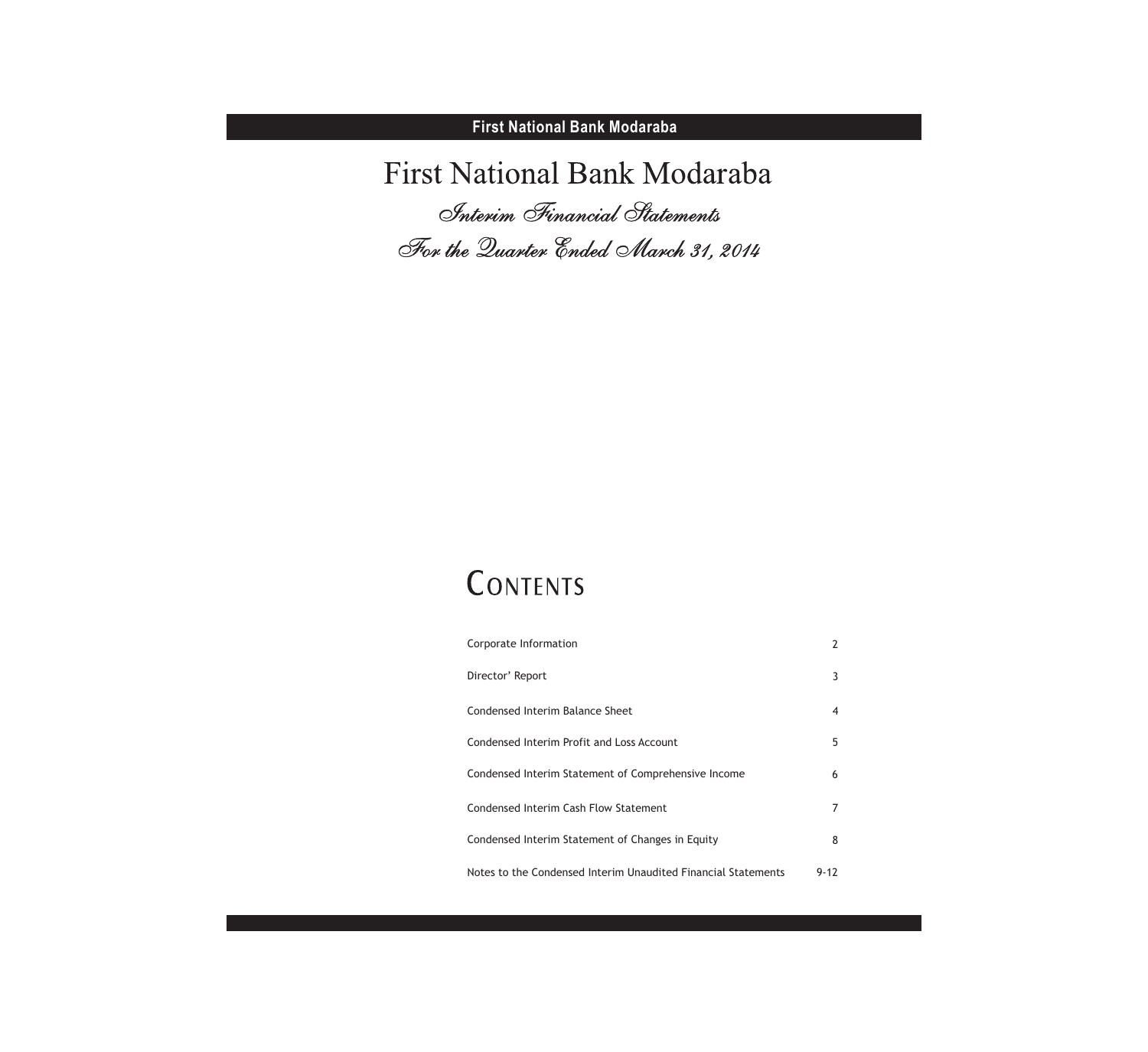# **CORPORATE INFORMATION**

 $\Gamma$ 

 $\mathbf{r}$ 

| <b>Board of Directors</b>                            | Mr. Wajahat A. Baqai<br>Mr. Khawaja Waheed Raza<br><b>Syed Mustafa Kamal</b><br><b>Mr. Jamal Nasim</b><br>Mr. Sadiq-ul-Huda<br>Mr. Javaid Sadiq                                                                                                                           | Director<br>Director<br>Director<br>Director<br>Director<br><b>Chief Executive Officer</b> |
|------------------------------------------------------|---------------------------------------------------------------------------------------------------------------------------------------------------------------------------------------------------------------------------------------------------------------------------|--------------------------------------------------------------------------------------------|
| Shari'ah Advisor                                     | Mufti Abdul Sattar Laghari                                                                                                                                                                                                                                                |                                                                                            |
| Chief Financial Officer/<br><b>Company Secretary</b> | Mr. Abbas Azam                                                                                                                                                                                                                                                            |                                                                                            |
| <b>Audit Committee</b>                               | Mr Jamal Nasim<br>Mr. Wajahat A. Bagai<br>Mr. Khawaja Waheed Raza                                                                                                                                                                                                         | Chairman<br>Member<br>Member                                                               |
| Head of Internal Audit                               | Mr. Ali Abbass                                                                                                                                                                                                                                                            |                                                                                            |
| HR & Remuneration<br>Committee                       | Mr. Khawaja Waheed Raza<br>Mr. Wajahat A. Baqai<br><b>Syed Mustafa Kamal</b><br>Mr. Sadiq-ul-Huda                                                                                                                                                                         | Chairman<br>Member<br>Member<br>Member                                                     |
| Auditors                                             | Horwath Hussain Chaudhury & Co.<br>(A member firm of Crowe Horwath International)                                                                                                                                                                                         |                                                                                            |
| <b>Bankers</b>                                       | National Bank of Pakistan<br><b>Bank Alfalah Limited</b><br>Al Baraka Islamic Bank<br><b>Habib Bank Limited</b><br><b>Allied Bank Limited</b><br><b>MCB Bank Limited</b><br>First Women Bank Limited<br><b>Bank Islami Pakistan Limited</b><br><b>United Bank Limited</b> |                                                                                            |
| Legal Advisor                                        | <b>Cornelius Lane &amp; Mufti</b><br><b>Advocates and Solicitors</b><br><b>Nawa-i-Waqt House</b><br>4 - Shahrah-e-Fatima Jinnah, Lahore<br>Tel.: 36360824, Fax: 36303301                                                                                                  |                                                                                            |
| <b>Shares Registrar</b>                              | <b>Hameed Majeed Associates (Pvt.) Limited</b><br>H. M. House, 7 - Bank Square, Lahore<br>Tel: 37235081-2, Fax: 37358817                                                                                                                                                  |                                                                                            |
| <b>Registered Office</b>                             | 5th Floor, NBP RHQs Building,<br>26 - McLagon Road, Lahore<br>Tel: 042-99211200, Fax: 042-99213247<br>URL: http://www.nbmodaraba.com<br>E-mail: info@nbmodaraba.com                                                                                                       |                                                                                            |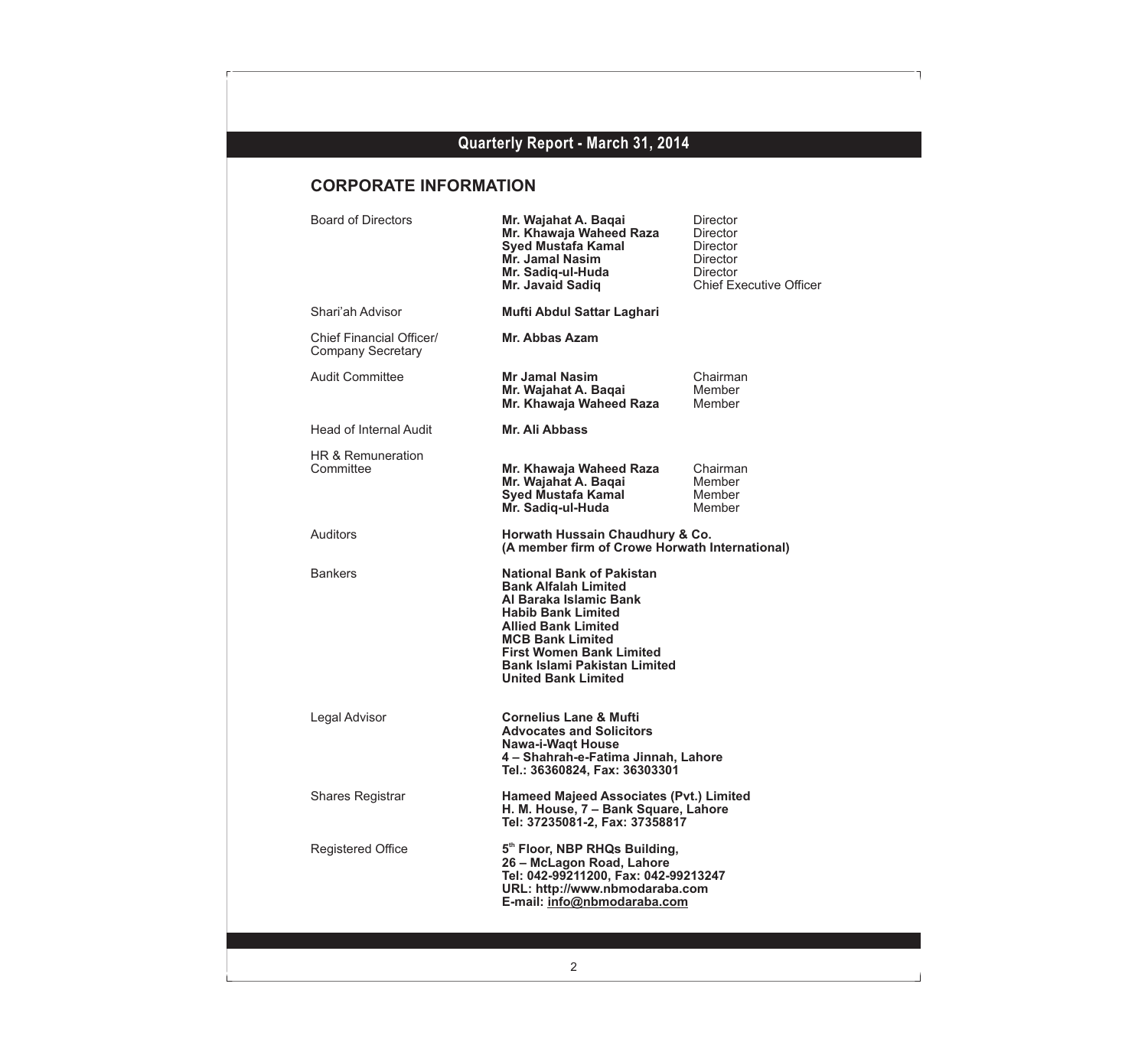### **DIRECTORS' REPORT**

On behalf of the Board of Directors of National Bank Modaraba Management Company Limited (NBMMCL), the management company of First National Bank Modaraba (FNBM), I am pleased to present the quarterly report, together with unaudited financial statements of FNBM for the quarter and nine months ended March 31, 2014.

During the period under review FNBM focused primarily on Ijaraha and entered into new Ijaraha arrangements amounting to Rs.325 Millions. As a result the balance sheet footing remained at Rs.1.811 Billion as on March 31, 2014 as against Rs.2.003 Billion on June 30, 2013.

The total income Increased by 7.1% from Rs.413.4 Millions to Rs.435.5 Million as compared with the corresponding nine months period. On the other hand the finance costs reduced from Rs.104.7 Million to Rs.93 Million because of low average outstanding borrowings during the period under review as compared to the last year. Due to charge of provisioning on classified morahaba cases of Rs.46 Millions as compared to Rs.16 Millions has resulted in a loss of Rs.34 Million in this period as compared to a profit of Rs.13 Million in the corresponding nine months. The EPC stood at (1.39) for the period under review as compared to 0.53 for the corresponding period.

The management is in the process of rationalization of the morahaba portfolio and is hopeful of recovering a portion of the loss incurred during the nine months

Finally, I would like to, if I may, thank to the valued certificate holders for their patronage and consistent support in the prevailing challenging scenario. Besides, I extend my sincere gratitude to Registrar Modarabas, SECP and NBFI & Modaraba Association of Pakistan for their continued guidance and support.

**Javaid Sadiq April 24, 2014** Chief Executive Officer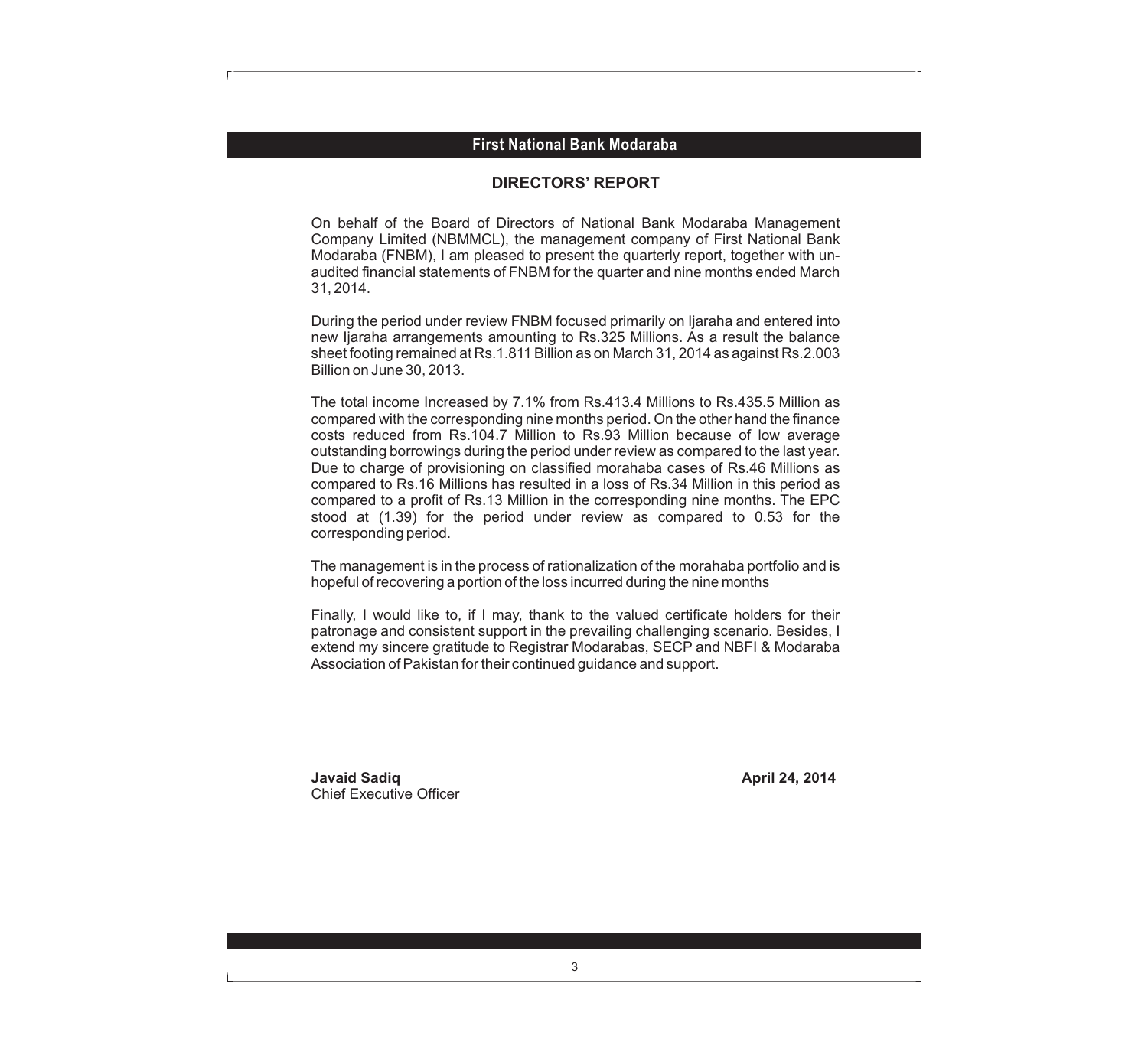### **CONDENSED INTERIM BALANCE SHEET (UNAUDITED) AS AT MARCH 31, 2014**

 $\Gamma$ 

|                                                  |                | (Un-audited)<br>March 31<br>2014 | (Audited)<br>June 30<br>2013 |
|--------------------------------------------------|----------------|----------------------------------|------------------------------|
| <b>ASSETS</b>                                    | <b>Note</b>    | <b>Rupees</b>                    | <b>Rupees</b>                |
| <b>Current assets</b>                            |                |                                  |                              |
| Cash and bank balances                           |                | 19,871,724                       | 20,491,454                   |
| ljarah rental receivable                         |                | 67,410,570                       | 65,836,987                   |
| Advances, prepayments and other receivables      |                | 121, 111, 441                    | 57,202,695                   |
| <b>Accrued Profit</b>                            |                | 23,531,998                       | 20,344,013                   |
| Short-term morabaha investment - secured         |                | 436,364,600                      | 545,476,571                  |
| Short-term musharaka investment - unsecured      |                | 20,000,000                       | 125,000,000                  |
| Current portion of non-current assets            |                | 52,785,039                       | 43,070,558                   |
|                                                  |                | 741,075,372                      | 877,422,278                  |
| Non - current assets<br>Net investment in ijarah | 5              | 46,164,883                       | 57,424,575                   |
| Long-term morabaha investment - secured          |                | 27,483,283                       | 44,778,874                   |
| Long-term loans and deposits                     |                | 3,621,366                        | 3,197,153                    |
| Fixed assets under ijarah arrangements           | 6              | 991,359,006                      | 1,019,001,825                |
| Fixed assets - tangible                          | 6              | 1,006,460                        | 1,462,405                    |
| Fixed assets - intangible                        |                | 326,512                          | 434,000                      |
|                                                  |                | 1,069,961,510                    | 1,126,298,832                |
| <b>Total Assets</b>                              |                | 1,811,036,882                    | 2,003,721,110                |
| <b>LIABILITIES</b>                               |                |                                  |                              |
|                                                  |                |                                  |                              |
| <b>Current liabilities</b>                       |                |                                  |                              |
| Creditors, accrued and other liabilities         |                | 56,508,642                       | 36,828,247                   |
| Accrued profit payable                           |                | 32,744,987                       | 18,959,105                   |
| Short-term finances - secured                    |                | 168,274,872                      | 351,543,440                  |
| short-term certificates of musharaka - unsecured | $\overline{7}$ | 320,465,860                      | 316,705,907                  |
| Current portion of non-current liabilities       |                | 391,289,570                      | 465,972,978                  |
|                                                  |                | 969,283,931                      | 1,190,009,677                |
| <b>Non - current liabilities</b>                 |                |                                  |                              |
| Long-term security deposits                      |                | 249,888,702                      | 231,442,853                  |
| Long-term certificate of musharaka - unsecured   | 8              | 1,000,000                        | 19,130,000                   |
| Long-term finances - secured                     | 9              | 313,833,318                      | 251,333,319                  |
| Deferred morahaba income                         |                | 13,875,368                       | 13,891,860                   |
|                                                  |                | 578,597,388                      | 515,798,032                  |
| <b>Total liabilities</b>                         |                | 1,547,881,319                    | 1,705,807,709                |
| <b>NET ASSETS</b>                                |                | 263,155,563                      | 297,913,401                  |
| Represented by:                                  |                |                                  |                              |
| <b>CAPITAL AND RESERVES</b>                      |                |                                  |                              |
| Certificate capital                              | 10             | 250,000,000                      | 250,000,000                  |
| <b>Reserves</b>                                  |                | 13,155,563                       | 47,913,401                   |
| <b>CONTINGENCIES AND COMMITMENTS</b>             | 11             |                                  |                              |
|                                                  |                | 263, 155, 563                    | 297,913,401                  |

*The annexed notes from 1 to 16 form an integral part of these financial statements*<br> *The Angle Reggerer System frame* lake Reze

Tav U.

Semparal

**Lahore: April 24, 2014**

Almut zur **CHIEF EXECUTIVE OFFICER DIRECTOR DIRECTOR CHIEF FINANCIAL OFFICER**

ī

j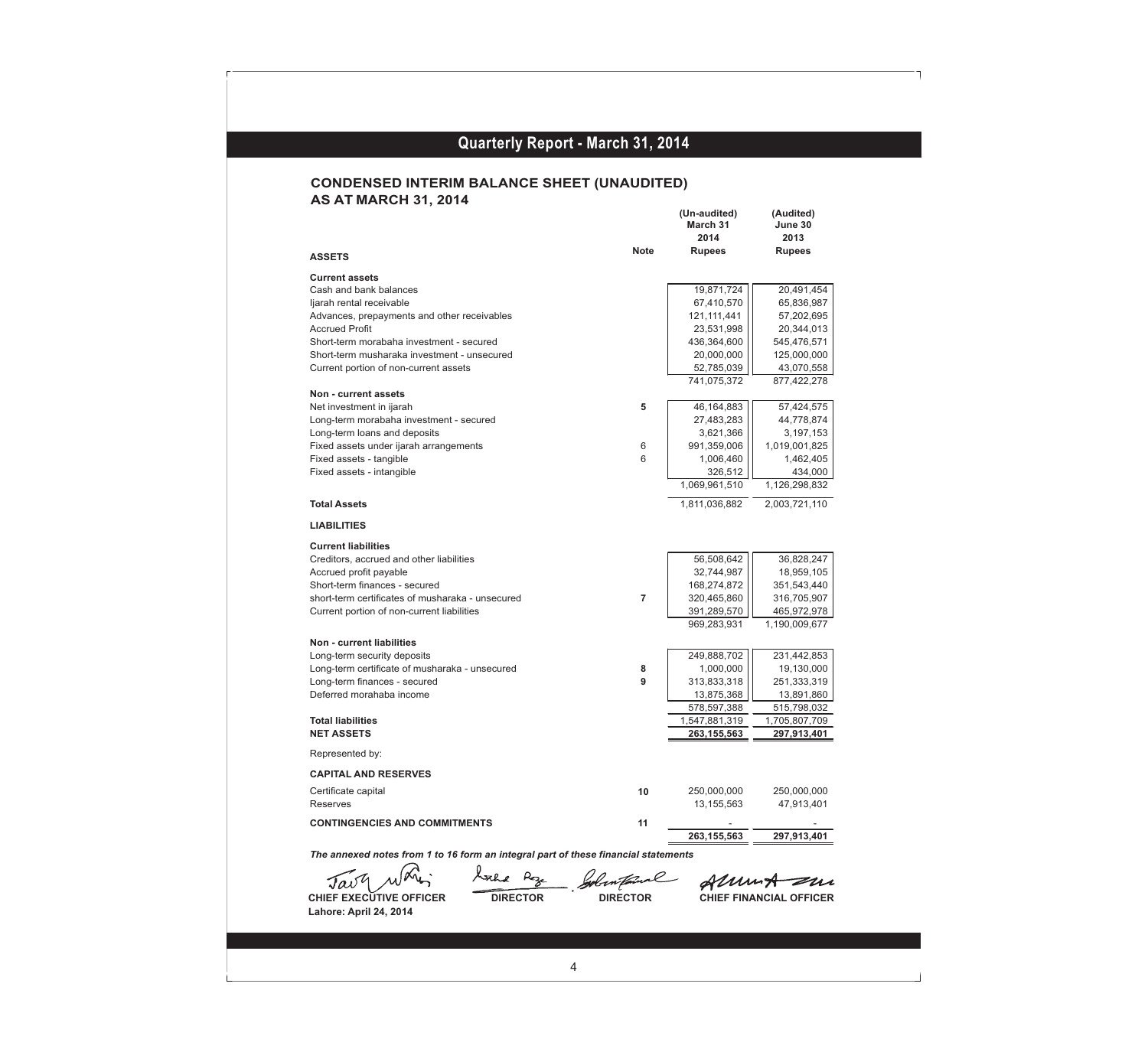### **FOR THE PERIOD ENDED MARCH 31, 2014 CONDENSED INTERIM PROFIT AND LOSS ACCOUNT (UNAUDITED)**

|                                                  |             |                | <b>Nine Months ended</b> |                | <b>Quarter ended</b> |
|--------------------------------------------------|-------------|----------------|--------------------------|----------------|----------------------|
|                                                  |             | (Un-audited)   | (Un-audited)             | (Un-audited)   | (Un-audited)         |
|                                                  |             | March 31       | March 31                 | March 31       | March 31             |
|                                                  |             | 2014           | 2013                     | 2014           | 2013                 |
|                                                  | <b>Note</b> |                | Rupees                   |                | Rupees               |
| <b>REVENUE</b>                                   |             |                |                          |                |                      |
| Income from ijarah                               |             | 397,050,161    | 360,527,050              | 134, 147, 957  | 128,855,480          |
| Profit on morabaha investment                    |             | 32,868,423     | 52,131,936               | 10,132,731     | 11,159,883           |
| Profit on musharaka/modaraba investment          |             | 744,863        |                          |                |                      |
| Profit on bank deposits                          |             | 163,443        | 32,113                   | 130,574        |                      |
| Gain on sale of short term investments           |             |                | 511,814                  |                | 278,782              |
| Gain on sale of fixed asset                      |             | 2,907,749      | (509, 584)               | 1,126,395      |                      |
| Other income                                     |             | 724,372        | 730,241                  | 173,081        | 183,699              |
|                                                  |             | 434,459,011    | 413,423,570              | 145,710,738    | 140,477,844          |
| <b>EXPENDITURES</b>                              |             |                |                          |                |                      |
| Finance cost                                     |             | 93,064,908     | 104,755,098              | 30,048,592     | 31,493,300           |
| Operating expenses                               | 12          | 18,830,789     | 16,866,054               | 5,909,804      | 4,836,737            |
| Depreciation / amortization                      |             | 311,216,452    | 261,130,407              | 104,505,430    | 95,476,776           |
| Allowance for potential ijarah & morabaha losses |             | 46,104,700     | 16,000,000               | 6,604,700      | 5,000,000            |
| Impairment                                       |             |                |                          |                |                      |
|                                                  |             | 469,216,849    | 398,751,559              | 147,068,526    | 136,806,813          |
|                                                  |             | (34, 757, 838) | 14,672,011               | (1, 357, 788)  | 3,671,031            |
| Modaraba Company's Management Fee                |             |                | 1,467,201                |                | 367,102              |
| PROFIT / (LOSS) FOR THE PERIOD                   |             | (34, 757, 838) | 13,204,810               | (1, 357, 788)  | 3,303,929            |
| Unappropriated profit brought forward            |             | 3,958,212      | 45,820,756               | (29, 441, 838) | 28,741,461           |
| Profit available for appropriation               |             | (30, 799, 626) | 59,025,566               | (30, 799, 626) | 32,045,390           |
| Appropriation:                                   |             |                |                          |                |                      |
| Transfer to statutory reserve                    |             |                | 2,640,962                |                | 660,786              |
| Dividend                                         |             |                | 25,000,000               |                |                      |
| Unappropriated profit / (loss) carried forward   |             | (30, 799, 626) | 31,384,604               | (30, 799, 626) | 31,384,605           |
| Earnings per Modaraba Certificate - Basic and    |             |                |                          |                |                      |
| diluted                                          |             | (1.39)         | 0.53                     | (0.05)         | 0.13                 |

*The annexed notes from 1 to 16 form an integral part of these financial statements*

Tav

 $R_{z}$ Azhe l in tain Ì, **CHIEF EXECUTIVE OFFICER DIRECTOR DIRECTOR CHIEF FINANCIAL OFFICER**

AlumA zur

**Lahore: April 24, 2014**

 $\overline{\phantom{a}}$ 

Ī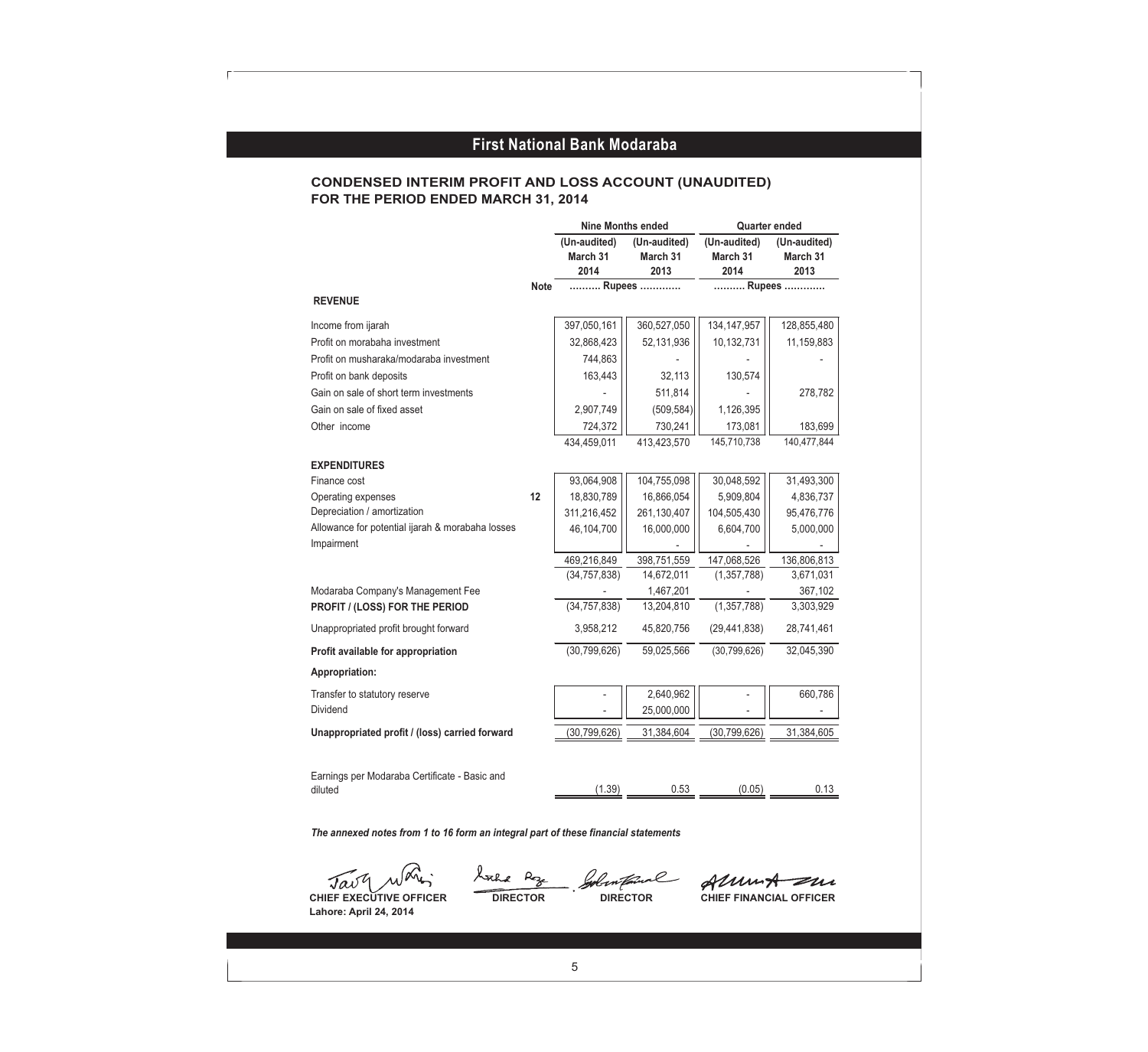### **CONDENSED INTERIM STATEMENT OF COMPREHENSIVE INCOME (UNAUDITED) FOR THE PERIOD ENDED MARCH 31, 2014**

|                                                                            | Nine Months ended                |                                  | <b>Quarter ended</b>             |                                  |
|----------------------------------------------------------------------------|----------------------------------|----------------------------------|----------------------------------|----------------------------------|
|                                                                            | (Un-audited)<br>March 31<br>2014 | (Un-audited)<br>March 31<br>2013 | (Un-audited)<br>March 31<br>2014 | (Un-audited)<br>March 31<br>2013 |
|                                                                            |                                  | Rupees<br>Rupees                 |                                  |                                  |
| Profit for the period                                                      | (34, 757, 838)                   | 13,204,810                       | (1,357,788)                      | 3,303,929                        |
| Other comprehensive income                                                 |                                  |                                  |                                  |                                  |
| Net unrealized gain / (loss) in value of available for sale<br>investments |                                  |                                  |                                  |                                  |
| Total Comprehensive Income for the Period                                  | (34, 757, 838)                   | 13,204,810                       | (1, 357, 788)                    | 3,303,929                        |

 $\Gamma$ 

**Lahore: April 24, 2014**

Sthe Roze al **CHIEF EXECUTIVE OFFICER** *ALWAYA* **DIRECTOR DIRECTOR CHIEF FINANCIAL OFFICER** Den tain j

AlumA zur

 $6\overline{6}$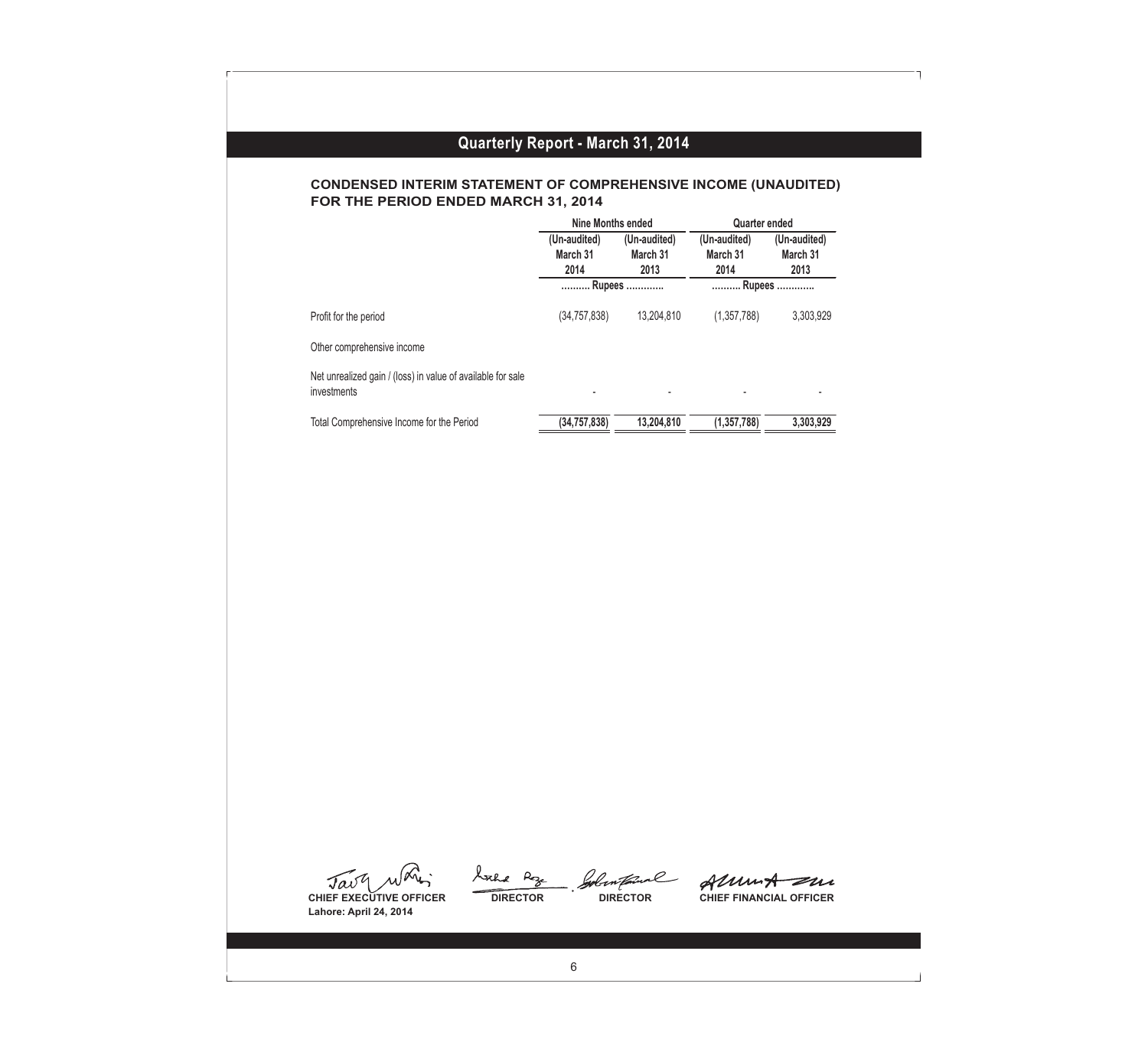#### **CONDENSED INTERIM CASH FLOW STATEMENT (UNAUDITED) FOR THE PERIOD ENDED MARCH 31, 2014** (Un-audited) **(Un-audited)**

|                                                                                    |             | March 31,            | March 31,                      |
|------------------------------------------------------------------------------------|-------------|----------------------|--------------------------------|
|                                                                                    |             | 2014                 | 2013                           |
| <b>CASH FLOWS FROM OPERATING ACTIVITIES</b>                                        | <b>Note</b> | <b>Rupees</b>        | <b>Rupees</b>                  |
| Profit for the year                                                                |             | (34, 757, 838)       | 13,204,810                     |
| Adjustments for:                                                                   |             |                      |                                |
| Depreciation / amortization                                                        |             | 311,996,582          | 261,527,917                    |
| Allowance for potential ijarah & morabaha                                          |             | 46,104,700           | 16,000,000                     |
| Loss in value of short-term investments                                            |             |                      | (53,088)                       |
| Finance costs                                                                      |             | 93,064,908           | 104,755,098                    |
| Profit on bank deposits                                                            |             |                      | (32, 113)                      |
| Dividend income                                                                    |             |                      | (278, 782)                     |
| Gain on disposal of fixed assets                                                   |             | (2,907,749)          | 509,584                        |
|                                                                                    |             | 448,258,441          | 382,428,616                    |
| Operating profit before working capital changes                                    |             | 413,500,603          | 395,633,426                    |
| <b>Working capital changes</b>                                                     |             |                      |                                |
| Decrease in advances, prepayments and other receivables                            |             | (64, 228, 229)       | (49, 468, 376)                 |
| ljarah rentals receivable                                                          |             | (1, 573, 583)        | (1,466,701)                    |
| Increase in accrued profit                                                         |             | (3, 187, 985)        | 10,962,899                     |
| Increase in short-term morabaha investment                                         |             | 61,716,334           | 22,005,897                     |
| Decrease / (Increase) in short-term musharaka investment                           |             | 105,000,000          |                                |
| Decrease / (increase) in investment in ijarah                                      |             | 74,388               | 26,388,559                     |
| Increase in long-term morabaha investment                                          |             | 21,994,045           | 4,929,567                      |
| (Decrease) / increase in security deposits against ijarah                          |             | 49,940,906           | 38,327,183                     |
| Increase in creditors, accrued and other liabilities                               |             | 19,680,395           | (970, 900)                     |
|                                                                                    |             | 189,416,270          | 50,708,128                     |
| Cash (used in) / generated from operations                                         |             | 602,916,874          | 446,341,554                    |
| Finance costs paid                                                                 |             | (79, 279, 026)       | (106, 568, 212)                |
| Income taxes paid                                                                  |             | (14, 805)            |                                |
| Profit received on bank deposits                                                   |             | 334,288              | 32,113                         |
|                                                                                    |             | (78, 959, 543)       | (106, 536, 099)                |
| Net cash used in operating activities                                              |             | 523,957,331          | 339,805,455                    |
| <b>CASH FLOWS FROM INVESTING ACTIVITIES</b>                                        |             |                      |                                |
| Purchase of fixed assets                                                           |             | (325, 322, 896)      | (423, 233, 266)                |
| Proceeds on disposal of fixed assets                                               |             | 44,440,315           | 129,894,012                    |
| Long-term loans and deposits                                                       |             | (354, 576)           | (710, 147)                     |
| Net cash (used in) / from investing activities                                     |             | (281, 237, 157)      | (294.049.401)                  |
| <b>CASH FLOWS FROM FINANCING ACTIVITIES</b>                                        |             |                      |                                |
| Long-term finance - net                                                            |             | 58,333,332           | 3,833,353                      |
| Short-term certificate of musharaka - net                                          |             | (183, 268, 568)      | 230,258,735                    |
| Long-term certificate of musharaka                                                 |             | (122, 164, 621)      | (7, 315, 439)                  |
| Increase / (Decrease) in short-term finance - net                                  |             | 3,759,953            | (221, 019, 483)                |
| Profit distribution to the modaraba certificate holders                            |             |                      | (25,000,000)                   |
| Net cash from financing activities                                                 |             | (243, 339, 904)      | (19, 242, 834)                 |
|                                                                                    |             |                      |                                |
| NET INCREASE / (DECREASE) IN CASH AND CASH EQUIVALENTS                             |             | (619, 730)           | 26,513,220                     |
| CASH AND CASH EQUIVALENTS AT BEGINNING OF YEAR                                     |             | 20,491,454           | 17,414,896                     |
| CASH AND CASH EQUIVALENTS AT END OF YEAR                                           |             | 19.871.724           | 43,928,116                     |
| The annexed notes from 1 to 16 form an integral part of these financial statements |             |                      |                                |
| lxhe                                                                               |             | Solinfanal Almut zur |                                |
| <b>EXECUTIVE OFFICER</b><br><b>DIRECTOR</b><br><b>DIRECTOR</b><br><b>CHIEF</b>     |             |                      | <b>CHIEF FINANCIAL OFFICER</b> |

**Lahore: April 24, 2014**

7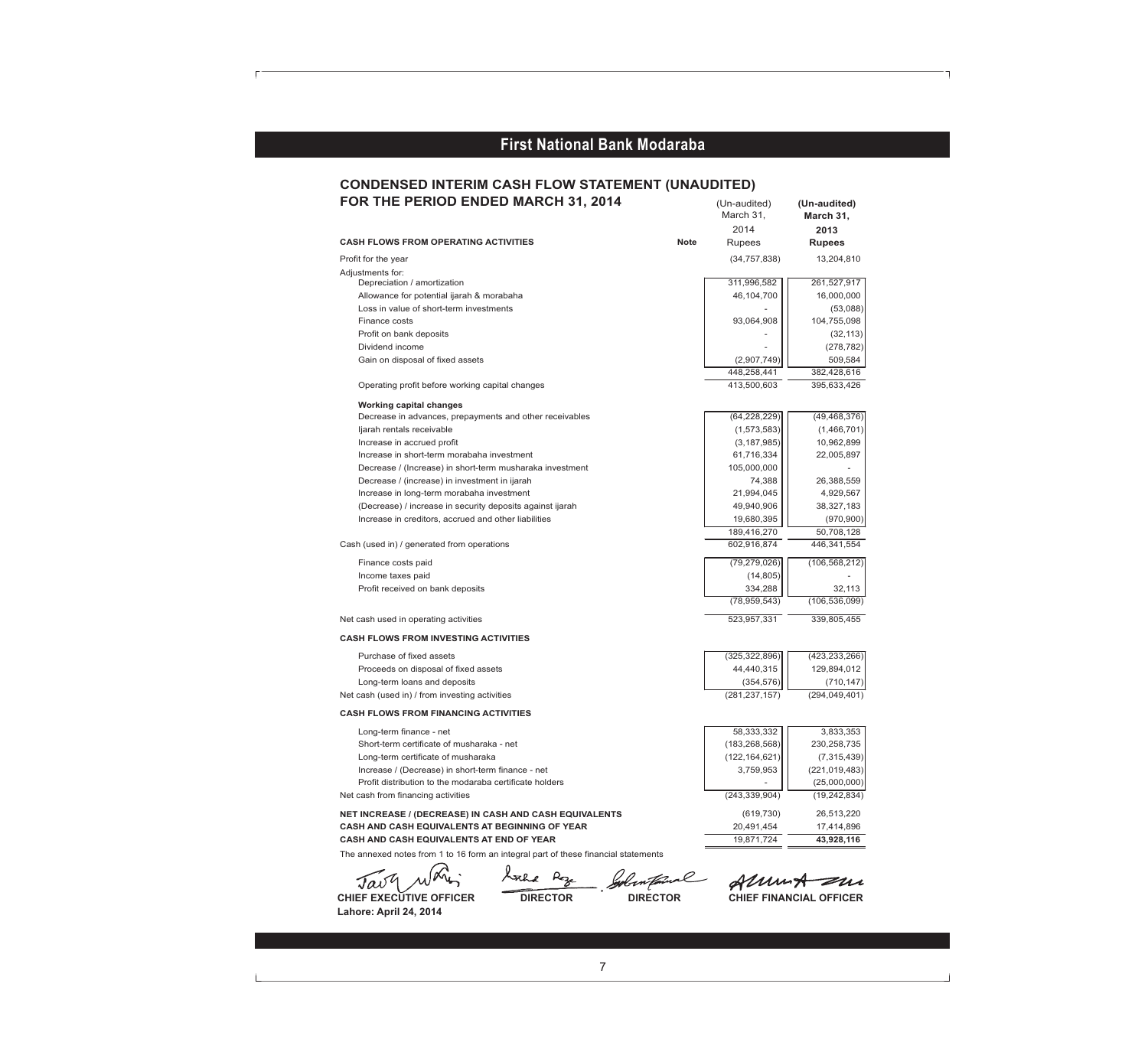### **CONDENSED INTERIM STATEMENT OF CHANGES IN EQUITY (UNAUDITED) FOR THE PERIOD ENDED MARCH 31, 2014**

**Certificate capital Capital / Statutory reverse Unappropriated Total reserves Total equity profits**

| 250,000,000 | 43,955,189  | 45,820,756     | 89,775,945     | 339,775,945    |
|-------------|-------------|----------------|----------------|----------------|
|             |             | 13,204,810     | 13,204,810     | 13,204,810     |
|             | 2,640,962   | (2,640,962)    |                |                |
|             |             | (25,000,000)   | (25,000,000)   | (25,000,000)   |
| 250,000,000 | 46,596,151  | 31,384,604     | 77,980,755     | 327,980,755    |
| ٠           |             | (30,067,354)   | (30,067,354)   | (30,067,354)   |
|             | (2,640,962) | 2,640,962      |                | 2,640,962      |
| 250,000,000 | 43,955,189  | 3,958,212      | 47,913,401     | 297,913,401    |
|             |             | (34, 757, 838) | (34, 757, 838) | (34, 757, 838) |
| 250,000,000 | 43,955,189  | (30, 799, 626) | 13,155,563     | 263, 155, 563  |
|             |             |                |                |                |

*The annexed notes from 1 to 16 form an integral part of these financial statements*

Tavy

 $\Gamma$ 

**CHIEF EXECUTIVE OFFICER DIRECTOR DIRECTOR CHIEF FINANCIAL OFFICER Lahore: April 24, 2014**

lake Reze Santainal sh j

AlumA zur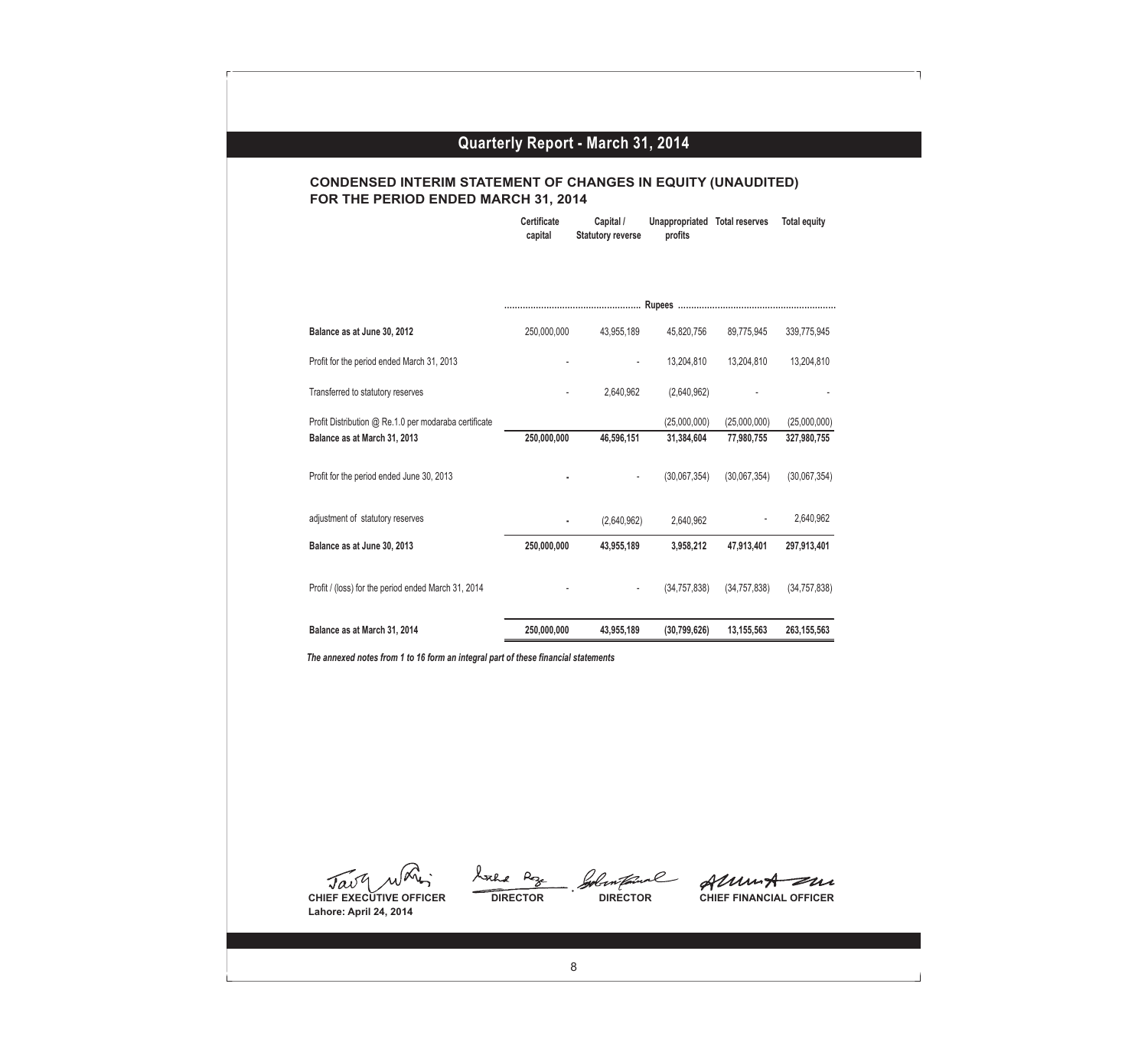### **First National Bank Modaraba First National Bank Modaraba**

### **NOTES TO THE CONDENSED INTERIM FINANCIAL STATEMENTS (UNAUDITED) FOR THE PERIOD ENDED MARCH 31, 2014**

**1 General Information**

First National Bank Modaraba "the Modaraba" is a multi purpose, perpetual and multi dimensional Modaraba formed under the Modaraba Companies and Modaraba (Floatation and Control) Ordinance, 1980 and rules framed thereunder and is managed by National Bank Modaraba Management Company Limited (a wholly owned subsidiary of National Bank of Pakistan), incorporated in Pakistan under the Companies Ordinance, 1984 and registered with Registrar of Modaraba Companies. The registered office of the Modaraba is situated at 5th Floor, National Bank of Pakistan, Regional Headquarters Building, 26 - Mc Lagon Road, Lahore. The Modaraba is listed on Karachi and Lahore stock exchanges. The Modaraba commenced its business operations on December 04, 2003.

#### **2 Basis Of Preparation**

- **2.1** These condensed interim financial statements have been prepared in accordance with the directives issued by the Securities & Exchange Commission of Pakistan (SECP) and are in compliance with the International Accounting Standard 34 (Interim Financial Reporting) and being submitted to certificate holders as required by Section 245 of the Companies Ordinance, 1984.
- **2.2** These financial statements should be read in conjunction with annual audited financial statements for the year ended June 30, 2013. Comparative balance sheet is extracted from annual audited financial statements for the year ended June 30, 2013 whereas profit and loss account, comparative statement of changes in equity and comparative cash flows statement are stated from unaudited interim financial information for the nine months ended on March 31, 2013.
- **2.3** These financial statements have been prepared under the historical cost convention, except for short term investments that are measured at fair value in accordance with the requirements of International Accounting Standard - 39 ( Financial Instruments Recognition and Measurement).
- **2.4** These condensed interim financial statements are unaudited.
- **2.5** These condensed interim financial statements are presented in Pak rupees, Which is the Modaraba's functional and **Currency**

#### **3 Accounting Policies**

**3.1** The accounting policies adopted for the preparation of these condensed interim financial statement, are consistent with those applied in the preparation of published financial statements of Modaraba for the year ended June 30, 2013.

#### **4 Taxation**

Under the current tax law, the income of non-trading Modarabas is exempt from tax provided that they distribute ninety (90) percent of its profits as cash dividend to the certificate holders out of current period's total profit after appropriating statutory reserves. Where such profit is not distributed, provision for tax is made on taxable income at the current tax rates applicable to Modaraba after taking into account the available tax exemptions and tax credits, if any. The Modaraba intends to continue availing the tax exemption and hence no provision has been made in condensed interim condensed financial statement for the tax liability of nine months ended March 31, 2014.

**March 31 June 30**

| 5 | <b>NET INVESTMENT IN IJARAH</b>                   | <b>Note</b> | 11101 UH J I<br>2014<br><b>Rupees</b> | vun <del>c</del> vv<br>2013<br><b>Rupees</b> |
|---|---------------------------------------------------|-------------|---------------------------------------|----------------------------------------------|
|   | Minimum ijarah rentals receivable                 |             | 101.326.325                           | 106.690.105                                  |
|   | Residual value                                    |             | 5.771.116                             | 5.771.116                                    |
|   | Gross investment in ijarah                        |             | 107.097.441                           | 112.461.221                                  |
|   | Less: Unearned finance income                     |             | 22,050,768                            | 27,340,160                                   |
|   | Net investment in ijarah                          |             | 85.046.673                            | 85,121,061                                   |
|   | Less: allowance for potential ijarah losses       |             | 2,671,487                             | 4,920,743                                    |
|   | Less: Current portion of net investment in ijarah |             | 36,210,303                            | 22,775,743                                   |
|   |                                                   |             | 46, 164, 883                          | 57,424,575                                   |
| 6 | <b>FIXED ASSETS</b>                               |             |                                       |                                              |
|   | Assets under ljarah arrangements                  | 6.1         | 991,359,006                           | 1,019,001,825                                |
|   | Assets under own use                              | 6.2         | 1.006.460                             | 1,462,405                                    |
|   |                                                   |             | 992.365.466                           | 1.020.464.230                                |
|   |                                                   |             |                                       |                                              |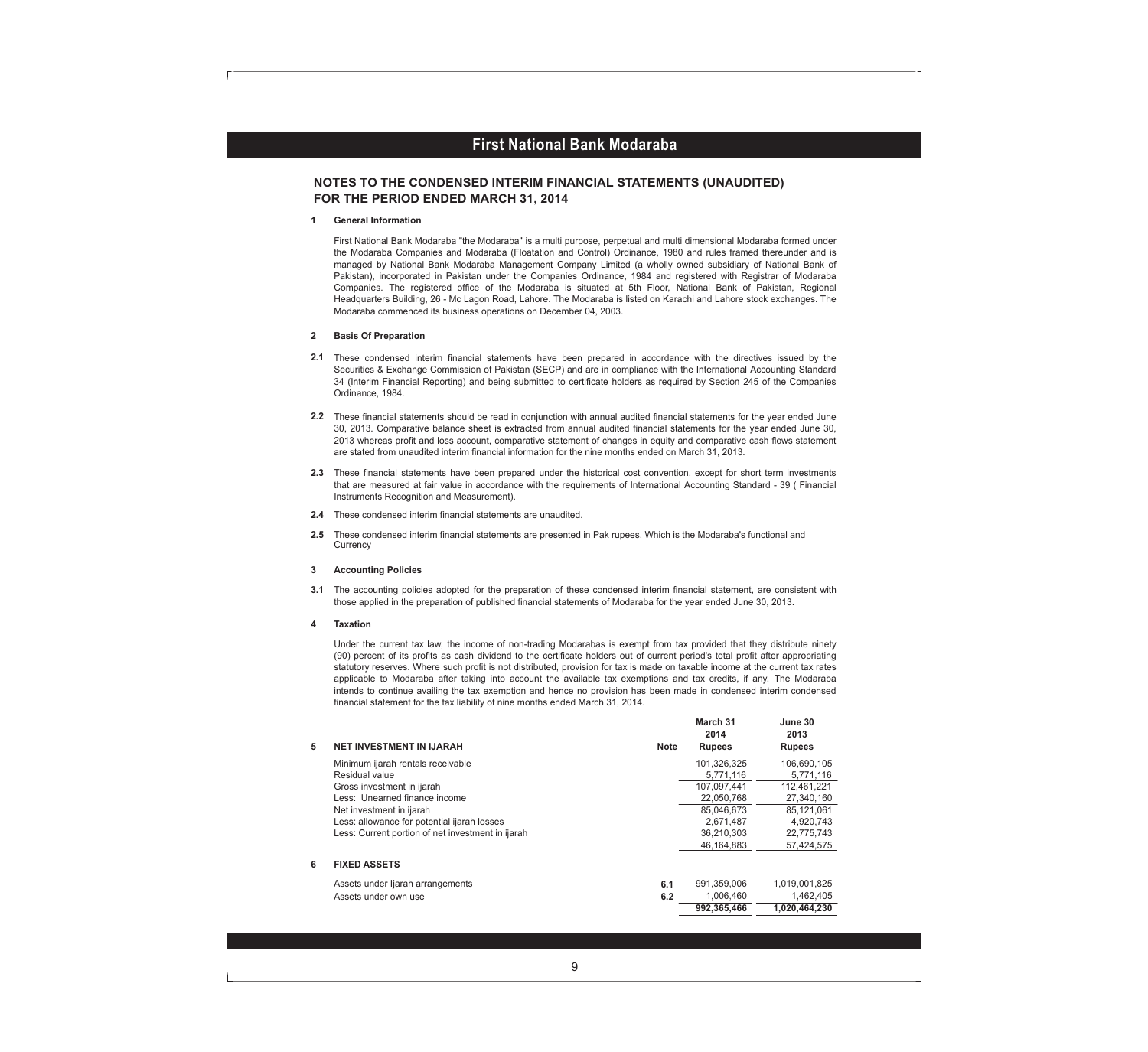| 6.1 | Assets under liarah arrangements                                                                                                         | <b>Note</b> | March 31<br>2013<br><b>Rupees</b>                       | June 30<br>2013<br><b>Rupees</b>                           |
|-----|------------------------------------------------------------------------------------------------------------------------------------------|-------------|---------------------------------------------------------|------------------------------------------------------------|
|     | Written down value-at beginning of period/year                                                                                           |             | 1,019,001,825                                           | 891,244,292                                                |
|     | Additions at cost                                                                                                                        |             | 325,106,199                                             | 638.422.993                                                |
| 6.2 | Less:<br>Written down value of assets disposed off<br>Depreciation / amortization charged during the period/year<br>Assets under own use |             | 41,532,566<br>311,216,452<br>352,749,018<br>991,359,006 | 129,648,203<br>381,017,257<br>510,665,460<br>1,019,001,825 |
|     | Written down value-at beginning of period/year                                                                                           |             | 1.462.405                                               | 1,662,582                                                  |
|     | Additions at cost                                                                                                                        |             | 216.697                                                 | 554.764                                                    |
|     | Less: depreciation / amortization charged during the period/year<br>Written down value of assets disposed off                            |             | 672.642                                                 | 754.941                                                    |
|     |                                                                                                                                          |             | 1,006,460                                               | 1,462,405                                                  |

#### **7 SHORT-TERM CERTIFICATES OF MUSHARAKA - UNSECURED**

During the period the modaraba has issued Certificates of Musharaka which are repayable within next twelve months. The estimated share of profit payable on quarterly basis on these certificates ranges from Rs 9.00% to 10.50% per annum.

| 8 | <b>LONG-TERM CERTIFICATE OF MUSHARAKA - UNSECURED</b> | March 31<br>2014<br><b>Rupees</b> | June 30<br>2013<br><b>Rupees</b> |
|---|-------------------------------------------------------|-----------------------------------|----------------------------------|
|   | Certificate of Musharaka                              | 6.658.017                         | 128.822.638                      |
|   | Less: Current portion                                 | 5,658,017                         | 109,692,638                      |
|   |                                                       | 1.000.000                         | 19.130.000                       |

**8.1** Amount represents the long-term Certificates of Musharaka issued through private placements. The estimated share of profit payable on quarterly basis on these certificates ranges from Rs 9.00% to 10.50% per annum.

| 9  | <b>LONG-TERM FINANCES</b>         |                                      |                                       |             |             |
|----|-----------------------------------|--------------------------------------|---------------------------------------|-------------|-------------|
|    |                                   | Finance under musharaka arrangements |                                       |             |             |
|    | From National Bank of Pakistan    |                                      |                                       | 138,833,318 | 263,833,317 |
|    |                                   | Finance under morabaha arrangements  |                                       |             |             |
|    | From other financial institutions |                                      |                                       | 458,333,333 | 275,000,002 |
|    |                                   |                                      |                                       | 597,166,651 | 538,833,319 |
|    | Less: Current portion             |                                      |                                       | 283,333,333 | 287,500,000 |
|    |                                   |                                      |                                       | 313,833,318 | 251,333,319 |
| 10 | <b>CERTIFICATE CAPITAL</b>        |                                      |                                       |             |             |
|    | Number of certificate             |                                      |                                       |             |             |
|    | 2013                              | 2012                                 |                                       |             |             |
|    | Authorized:                       |                                      |                                       |             |             |
|    | 60,000,000                        | 60,000,000                           | Modaraba certificates of Rs. 10 each. | 600.000.000 | 600,000,000 |
|    | Issued, subscribed and paid up:   |                                      |                                       |             |             |
|    |                                   |                                      | Modaraba certificates of Rs.10 each   |             |             |
|    | 25,000,000                        | 25.000.000                           | fully paid in cash.                   | 250.000.000 | 250.000.000 |

**10** 7,500,000(June 2013: 7,500,000) certificates are held by National Bank Modaraba Management Company Limited.

#### **11 CONTINGENCIES AND COMMITMENTS**

| <b>Contingencies</b> |
|----------------------|
|----------------------|

 $\Gamma$ 

There was no change in the status of contingencies as stated in financial statements for the year ended June 30, 2013.

#### **Commitments**

Ijarah facilities approved but not disbursed 156,900,000 156,900,000 82,711,000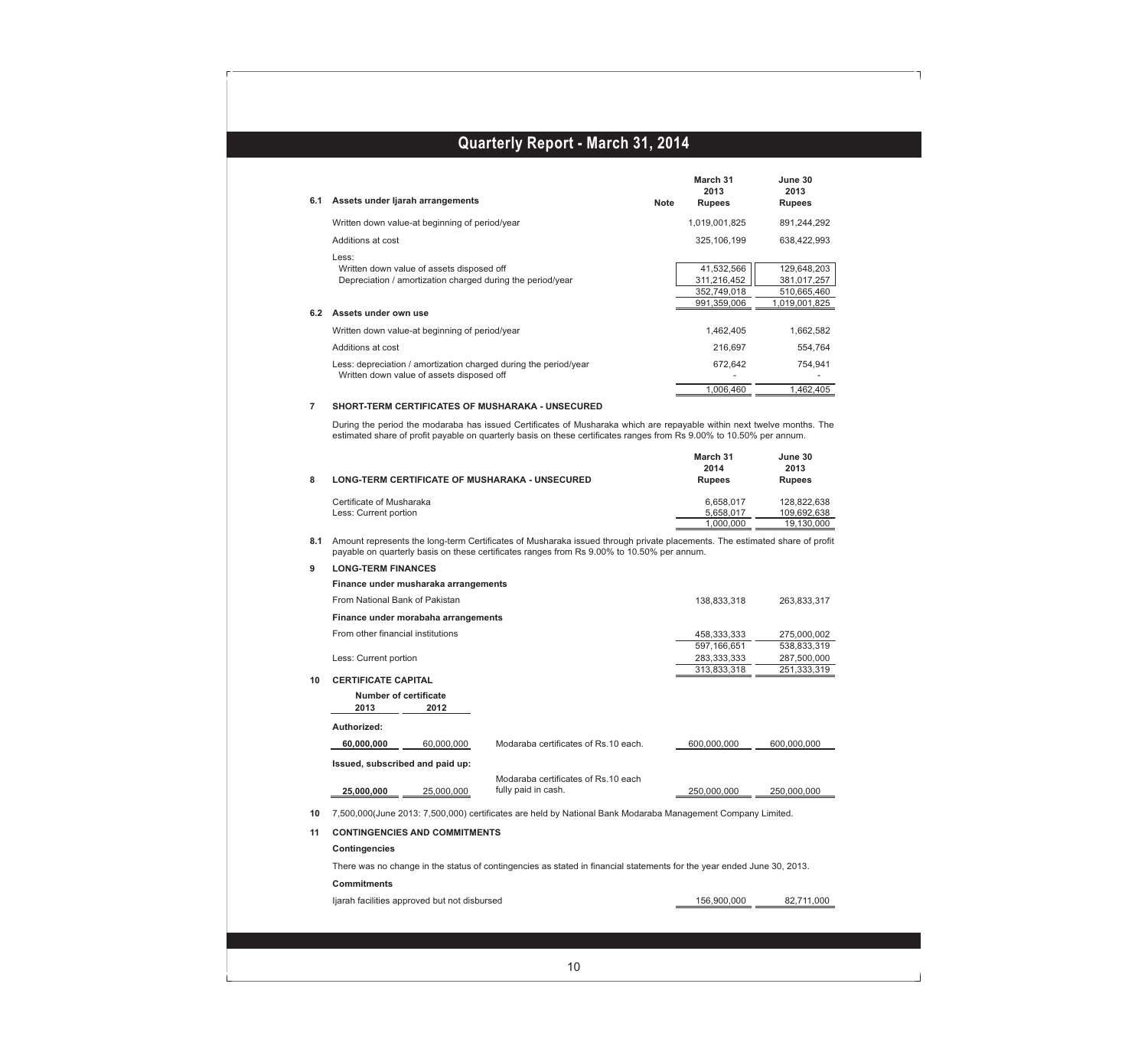٦

|    |                                         | Nine months ended |                  | <b>Quarter ended</b> |                  |
|----|-----------------------------------------|-------------------|------------------|----------------------|------------------|
|    |                                         | March 31<br>2014  | March 31<br>2013 | March 31<br>2014     | March 31<br>2013 |
| 12 | <b>OPERATING EXPENSES</b>               | Rupees            |                  | Rupees               |                  |
|    | Salaries, allowances and other benefits | 13,913,709        | 13,948,993       | 4,181,798            | 4,120,158        |
|    | Communication expenses                  | 222,183           | 212.398          | 63.883               | 66.260           |
|    | Traveling and conveyance                | 489,652           | 256,488          | 115,402              | 64,220           |
|    | Vehicle running expenses                | 261.599           | 246,818          | 67.410               | 86.967           |
|    | Postage and stamps                      | 47,713            | 42,068           | 8,533                | 5,569            |
|    | Advertisement                           | 113,210           | 66.780           | 40.000               |                  |
|    | Legal and professional charges          | 905,253           | 430,000          | 285,761              | 188,388          |
|    | Fee and subscription                    | 898,404           | 50,697           | 485,025              | 50,697           |
|    | Auditor's remuneration                  | 106,480           | 106,480          |                      |                  |
|    | Repairs and maintenance                 | 266.707           | 351,989          | 98,227               | 24,948           |
|    | Insurance                               | 115,770           | 73.581           |                      |                  |
|    | Stationery, printing and other expenses | 384,027           | 383,939          | 120,223              | 104,833          |
|    | Depreciation / amortization             | 780.130           | 397.510          | 259.704              | 42.480           |
|    | Entertainment                           | 166,117           | 167,880          | 62,250               | 61,140           |
|    | Other sundry expenses                   | 159,835           | 130,433          | 121,588              | 21,077           |
|    |                                         | 18.830.789        | 16.866.054       | 5.909.804            | 4,836,737        |

#### **13 BALANCES AND TRANSACTIONS WITH RELATED PARTIES**

13 Modaraba management fee at the rate of 10 % of profit before tax has been recorded as payable to National Bank Modaraba<br>Management Company Limited, under section 18 of the Modaraba Companies and Modaraba (Floatation and

**13** Details of other transactions with related parties and balances outstanding with them at the end of nine month are as follows:

|                                                                                   | March 31<br>2014  | June 30<br>2013  |
|-----------------------------------------------------------------------------------|-------------------|------------------|
| Balances outstanding at the period end                                            | <b>Rupees</b>     | <b>Rupees</b>    |
| National Income Daily Account with National Bank of Pakistan (running<br>balance) | 4,066,238         | 11.937.268       |
| Finances under Musharaka arrangement from National Bank of Pakistan               | 162.907.737       | 348.282.801      |
| Net investment in Ijarah finance to National Bank Limited                         | 24,217,541        | 40.617.948       |
| <b>Current Account with National Bank</b>                                         | 2,015,021         | 922,016          |
| Balance payable to Modaraba Management company                                    | 348.724           | 348.724          |
|                                                                                   | Nine months ended |                  |
|                                                                                   | March 31<br>2014  | March 31<br>2013 |
| Transactions with related narties                                                 | $\sim$ $\sim$     |                  |

| Transactions with related parties       | Rupees                             |                               |             |             |  |  |  |
|-----------------------------------------|------------------------------------|-------------------------------|-------------|-------------|--|--|--|
| <b>Related Party</b>                    | Relationship                       | <b>Nature of Transactions</b> |             |             |  |  |  |
| National Bank Of Pakistan               | Management co's<br>holding company | Musharaka obtained -<br>Net   |             | 190.000.000 |  |  |  |
| National Bank Of Pakistan               | Management co's<br>holding company | Musharaka repaid              | 185,613,397 | 173,213,092 |  |  |  |
| National Bank Of Pakistan               | Management co's<br>holding company | ljarah disbursed              |             | 34,000,000  |  |  |  |
| National Bank Of Pakistan               | Management co's<br>holding company | ljarah repaid                 | 16,027,924  | 37,361,249  |  |  |  |
| National Bank<br>Modaraba<br>Management | Management<br>company              | Dividend paid                 |             | 7,500,000   |  |  |  |
| Profit / expenses during the period     |                                    |                               |             |             |  |  |  |
| <b>National Bank</b><br>Modaraba        | Management<br>company              | Management fee                |             | 1,467,201   |  |  |  |
| National Bank Of Pakistan               | Management co's<br>holding company | Profit paid                   | 16,715,180  | 28,540,051  |  |  |  |
| National Bank Of Pakistan               | Management co's                    | Profit on ijarah              | 3,126,367   | 34,512,174  |  |  |  |

Transactions with related parties are carried out at arm's length in the normal course of business. The consideration is computed on commercial terms and conditions except for the modaraba company's management fee as mentioned above.

holding company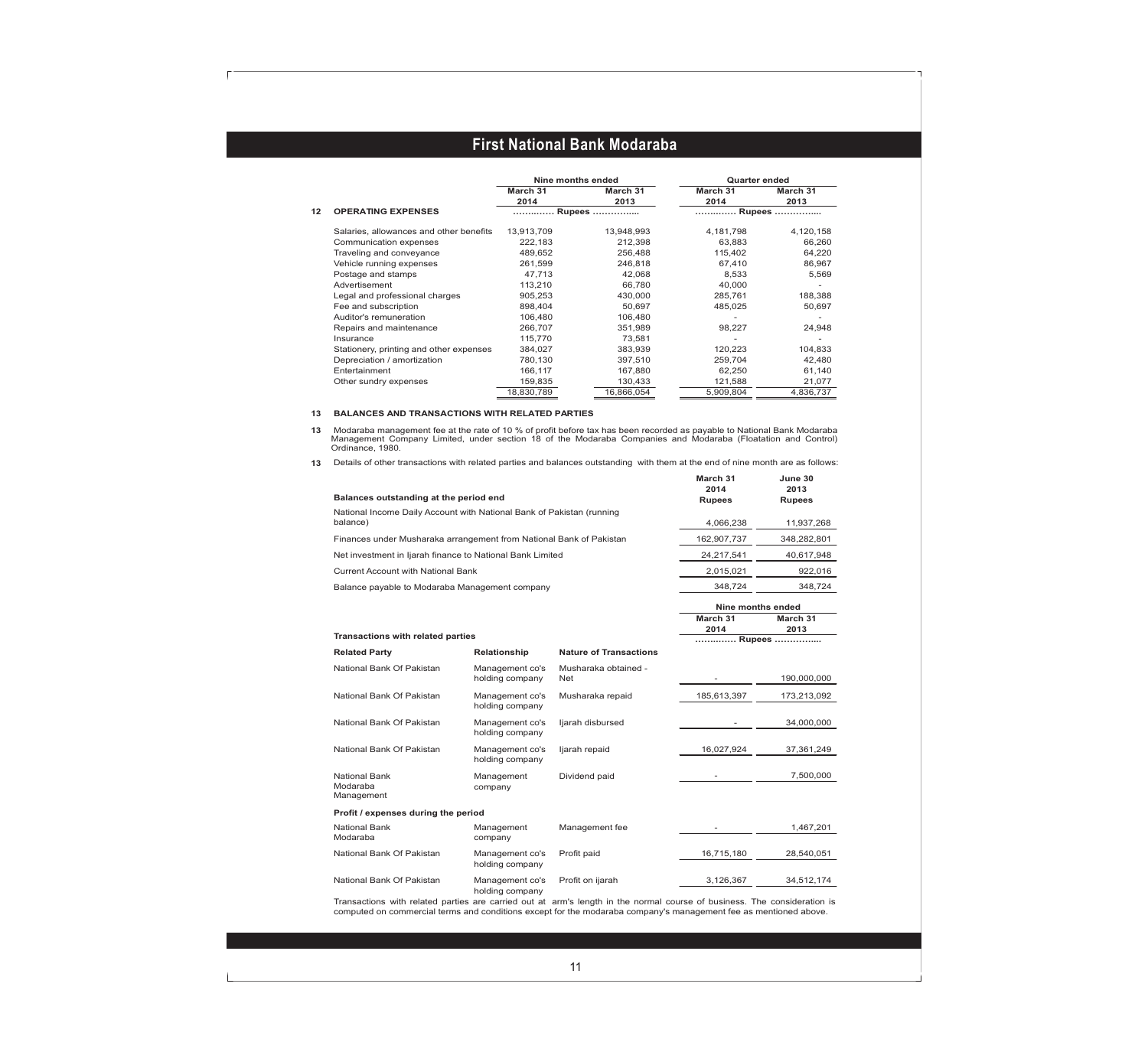#### **14 OTHERS**

 $\overline{r}$ 

There were no other significant activities since June 30, 2013 affecting the financial statements.

#### **15 DATE OF AUTHORIZATION FOR ISSUE**

These financial statements were authorized for issue on April 24, 2014 by the Board of Directors of the National Bank Modaraba Management Company Limited.

### **16 GENERAL**

No significant re-arrangements have been made in comparative condensed interim financial statements.

Figures have been rounded off to the nearest rupee.

Tavy

**CHIEF EXECUTIVE OFFICER DIRECTOR DIRECTOR CHIEF FINANCIAL OFFICER Lahore: April 24, 2014**

 $Re_{z}$ Simtamal rale j

AlumA zur

12